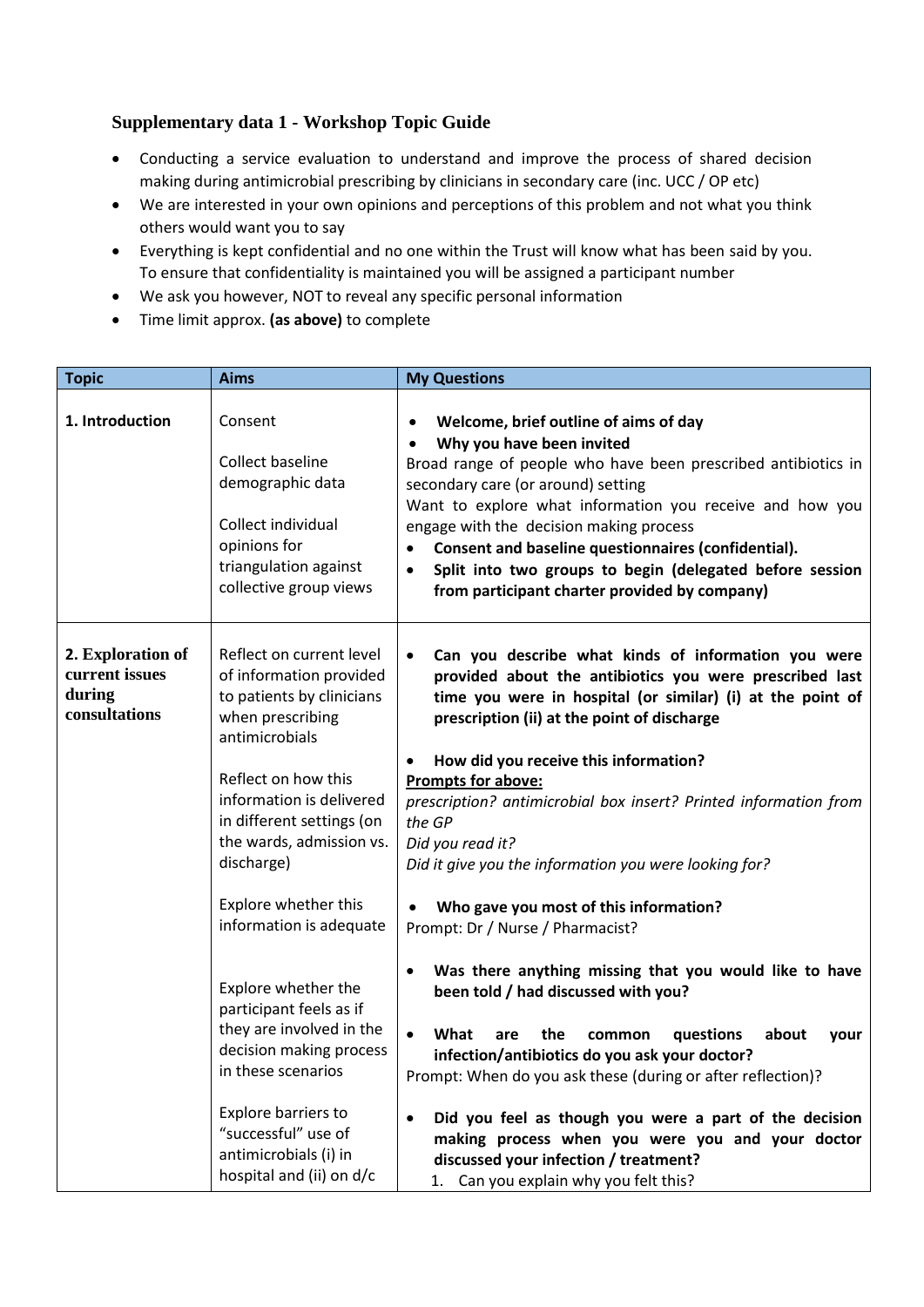|                                                           | with antimicrobials                                                                 |                                                                                                                                                                                                                                                                                                                                                                                                                                                                   |
|-----------------------------------------------------------|-------------------------------------------------------------------------------------|-------------------------------------------------------------------------------------------------------------------------------------------------------------------------------------------------------------------------------------------------------------------------------------------------------------------------------------------------------------------------------------------------------------------------------------------------------------------|
|                                                           |                                                                                     | What extra information do you seek independently<br>٠<br>following discussion with the doctor?<br>Prompt: Is this because:<br>1. There is not enough time to have questions addressed<br>2. The information provided is not clear<br>3. The patient has a personal view on allopathic meds?<br>4. Your were embarrassed to ask the question?<br>What are the day to day challenges (i) in hospital (ii)<br>٠<br>following discharge with adherence to a course of |
|                                                           |                                                                                     | antibiotics<br>Prompt:<br>Remembering to take the course / timings / monitoring for s/e's<br>Do you complete the course?                                                                                                                                                                                                                                                                                                                                          |
|                                                           |                                                                                     | What do they think is the major barriers to the above?<br>Prompt:<br>? Lack of information<br>? Lack of understanding over importance<br>? Other                                                                                                                                                                                                                                                                                                                  |
|                                                           |                                                                                     | When you visit the GP after a visit to hospital do they know<br>all of the details about the infection & antibiotics that you<br>received during your visit?                                                                                                                                                                                                                                                                                                      |
|                                                           |                                                                                     | How do they receive this information?                                                                                                                                                                                                                                                                                                                                                                                                                             |
|                                                           |                                                                                     | Would you be able to explain to the GP which meds you are<br>on and why?                                                                                                                                                                                                                                                                                                                                                                                          |
|                                                           |                                                                                     | Prompt:<br>Do you tell them the majority of this info?<br>If so how do you record it?<br>Clinic letter / discharge summary? (do you feel they get the full<br>picture from it?)                                                                                                                                                                                                                                                                                   |
| 3. Feedback to<br>group                                   | Allow group to<br>understand all issues<br>identified during each<br>groups session | Leads briefly summarise each groups key findings<br>٠<br>Allow discussion and consensus on any major points of<br>$\bullet$<br>difference which arise between groups                                                                                                                                                                                                                                                                                              |
| 3. Generating<br>approaches to<br>solving these<br>issues | Explore what further<br>information patients<br>would like to receive               | How do you go about finding information about the<br>$\bullet$<br>infection or antibiotics you are given? (a) during your<br>hospital stay (b) once your are discharged with them?                                                                                                                                                                                                                                                                                |
|                                                           | Explore what other<br>support with antibiotic<br>use patients feel they<br>require  | On attaining this information do you feel that it helps you<br>$\bullet$<br>participate more actively in discussions about your infection<br>/ antibiotic treatment with the doctors and other HCP's?<br>Prompt:                                                                                                                                                                                                                                                  |